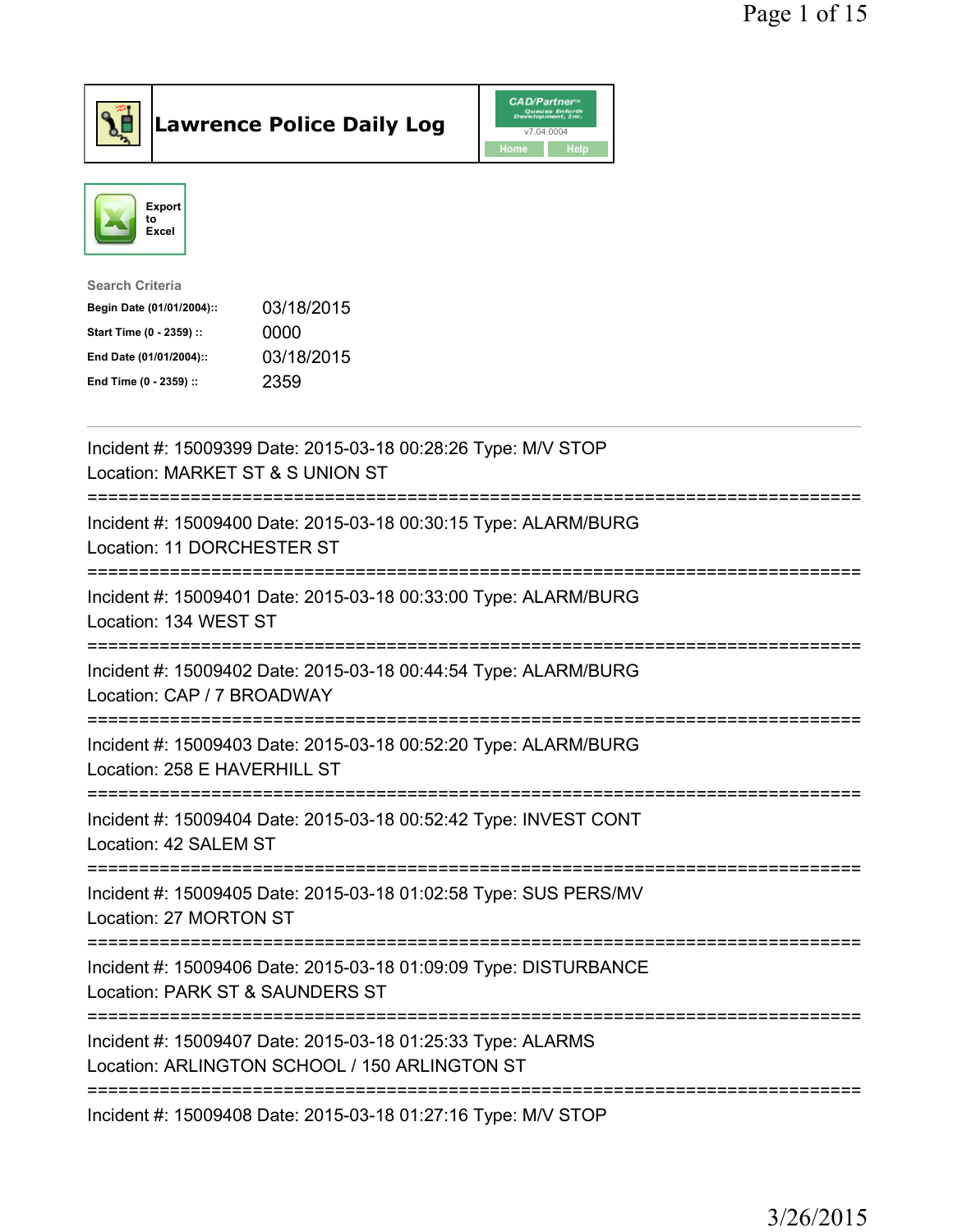Location: BRADFORD ST & FRANKLIN ST =========================================================================== Incident #: 15009409 Date: 2015-03-18 01:32:01 Type: TOW/REPOSSED Location: 4HGH50 / CRESCENT ST & HAVERHILL ST =========================================================================== Incident #: 15009410 Date: 2015-03-18 01:33:48 Type: TOW/REPOSSED Location: 15LY61 / 45 BEACON AV =========================================================================== Incident #: 15009411 Date: 2015-03-18 01:39:06 Type: M/V STOP Location: 90 LOWELL ST =========================================================================== Incident #: 15009412 Date: 2015-03-18 01:39:49 Type: M/V STOP Location: ESSEX ST & HAMPSHIRE ST =========================================================================== Incident #: 15009413 Date: 2015-03-18 01:41:58 Type: M/V STOP Location: 475RX3 / JACKSON ST =========================================================================== Incident #: 15009414 Date: 2015-03-18 01:49:53 Type: M/V STOP Location: LOWELL ST & OXFORD ST =========================================================================== Incident #: 15009415 Date: 2015-03-18 01:51:14 Type: M/V STOP Location: 14 STEARNS AV =========================================================================== Incident #: 15009416 Date: 2015-03-18 01:59:33 Type: M/V STOP Location: CONCORD ST & FRANKLIN ST =========================================================================== Incident #: 15009417 Date: 2015-03-18 02:17:22 Type: ALARMS Location: 150 ARLINGTON ST =========================================================================== Incident #: 15009418 Date: 2015-03-18 02:26:14 Type: M/V STOP Location: BROADWAY & HAVERHILL ST =========================================================================== Incident #: 15009419 Date: 2015-03-18 02:29:46 Type: M/V STOP Location: BROADWAY & CROSS ST =========================================================================== Incident #: 15009420 Date: 2015-03-18 02:32:01 Type: M/V STOP Location: 488ZB1 / BROADWAY & GREEN ST =========================================================================== Incident #: 15009421 Date: 2015-03-18 02:37:54 Type: M/V STOP Location: 977THK / E HAVERHILL ST & E PLEASANT ST =========================================================================== Incident #: 15009422 Date: 2015-03-18 02:38:56 Type: M/V STOP Location: 613XMH / E HAVERHILL ST & MARSTON ST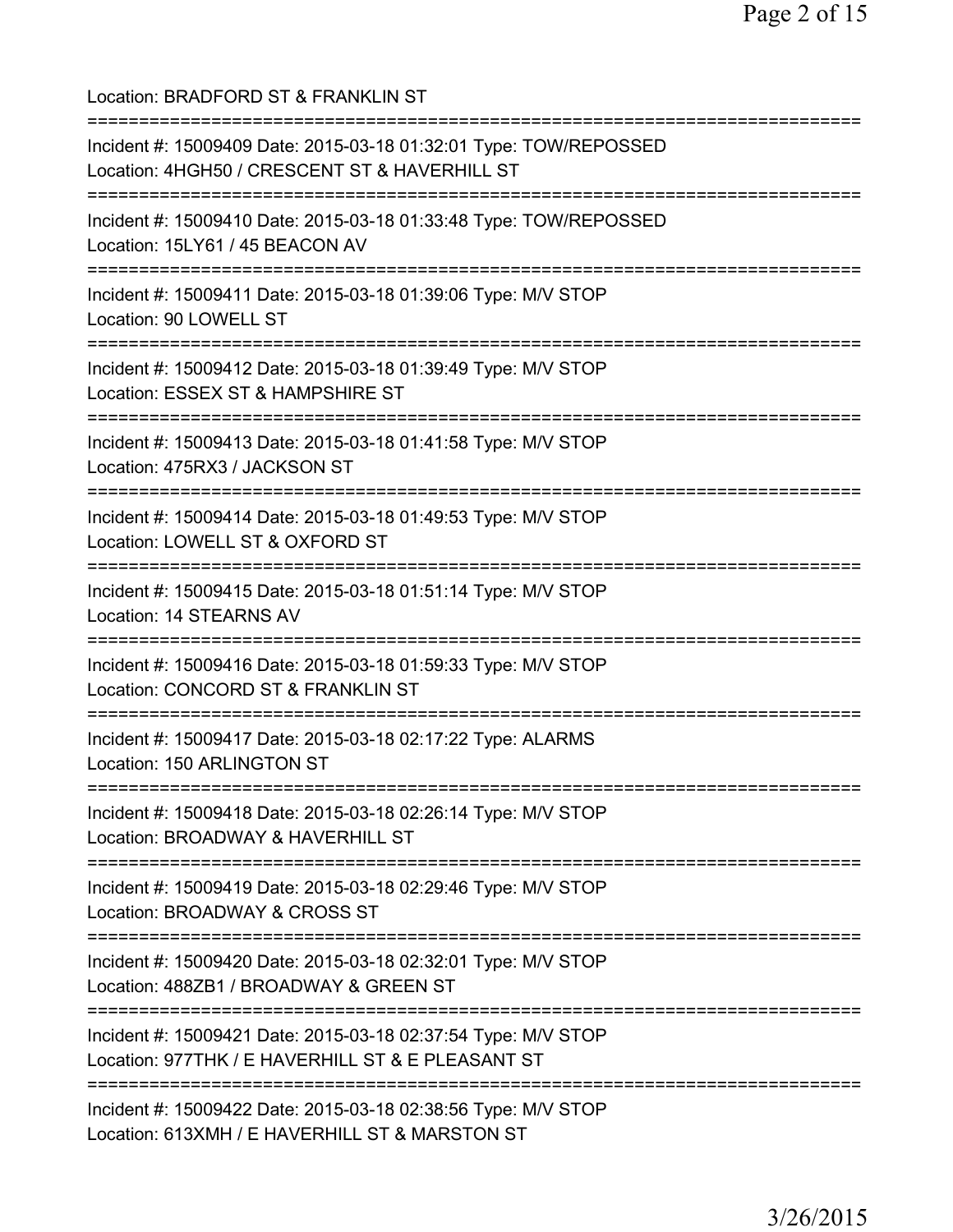| Incident #: 15009423 Date: 2015-03-18 02:40:33 Type: M/V STOP<br>Location: HAVERHILL ST & MILTON ST                            |
|--------------------------------------------------------------------------------------------------------------------------------|
| Incident #: 15009424 Date: 2015-03-18 02:43:48 Type: M/V STOP<br>Location: HAVERHILL ST & RAILROAD ST<br>===================== |
| Incident #: 15009425 Date: 2015-03-18 02:55:26 Type: M/V STOP<br>Location: HAVERHILL ST & IRENE ST                             |
| Incident #: 15009426 Date: 2015-03-18 03:21:47 Type: M/V STOP<br>Location: 736TS4 / HAMPSHIRE ST & METHUEN ST                  |
| Incident #: 15009427 Date: 2015-03-18 03:22:19 Type: DOMESTIC/PAST<br>Location: 10 VANDERGRIFT ST                              |
| Incident #: 15009428 Date: 2015-03-18 03:33:20 Type: ALARM/BURG<br>Location: ADTECH ELECTRO PLATING / 125 GLENN ST             |
| Incident #: 15009429 Date: 2015-03-18 03:54:16 Type: SUS PERS/MV<br>Location: 29 MORTON ST                                     |
| Incident #: 15009430 Date: 2015-03-18 04:05:13 Type: M/V STOP<br>Location: BROADWAY & VALLEY ST<br>========                    |
| Incident #: 15009431 Date: 2015-03-18 04:10:49 Type: M/V STOP<br>Location: CAMBRIDGE ST & WINTHROP AV                          |
| Incident #: 15009432 Date: 2015-03-18 04:44:16 Type: ALARM/BURG<br>Location: RIO BAR / 9 APPLETON ST                           |
| Incident #: 15009433 Date: 2015-03-18 05:07:09 Type: ALARM/BURG<br>Location: TARBOX SCHOOL / 59 ALDER ST                       |
| Incident #: 15009434 Date: 2015-03-18 05:21:03 Type: RECOV/STOL/MV<br><b>Location: EVERETT ST</b>                              |
| Incident #: 15009435 Date: 2015-03-18 06:49:26 Type: TOW/REPOSSED<br>Location: 326NX1 / 62 KENT ST                             |
| Incident #: 15009436 Date: 2015-03-18 07:19:32 Type: SUS PERS/MV<br>Location: 69 PLEASANT ST                                   |
|                                                                                                                                |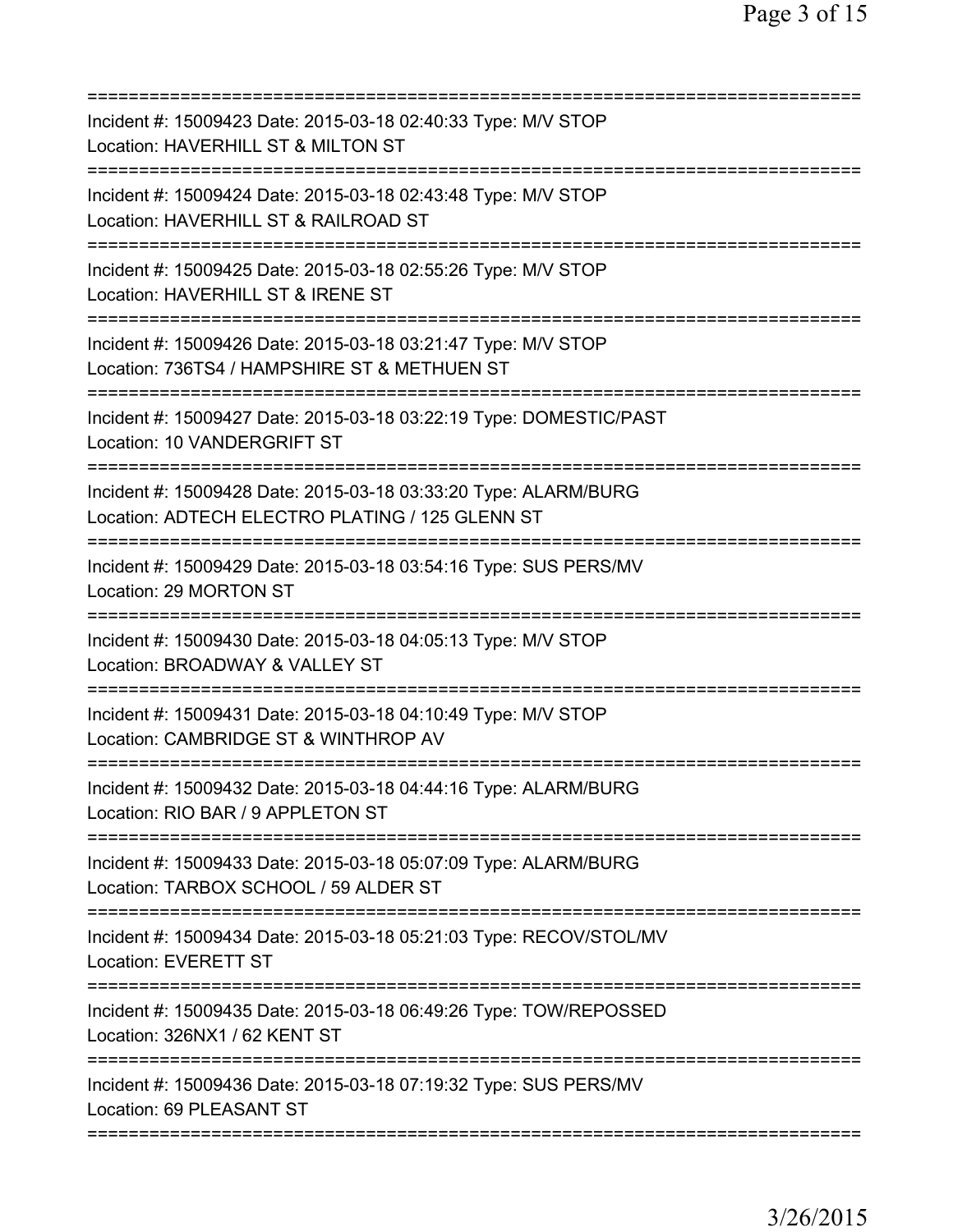| Incident #: 15009437 Date: 2015-03-18 07:24:56 Type: LIC PLATE STO<br>Location: 217 MERRIMACK ST                                           |
|--------------------------------------------------------------------------------------------------------------------------------------------|
| Incident #: 15009438 Date: 2015-03-18 07:27:25 Type: M/V STOP<br>Location: BRADFORD ST & HAMPSHIRE ST                                      |
| Incident #: 15009439 Date: 2015-03-18 07:27:56 Type: M/V STOP<br>Location: BROADWAY & CANAL ST                                             |
| Incident #: 15009440 Date: 2015-03-18 07:28:30 Type: M/V STOP<br>Location: MARKET ST & PARKER ST                                           |
| Incident #: 15009444 Date: 2015-03-18 07:29:19 Type: M/V STOP<br>Location: S BROADWAY & SALEM ST                                           |
| Incident #: 15009441 Date: 2015-03-18 07:30:27 Type: M/V STOP<br>Location: ESSEX ST & OXFORD ST<br>:==========                             |
| Incident #: 15009442 Date: 2015-03-18 07:31:25 Type: M/V STOP<br>Location: SEVEN ELEVEN / 99 HAMPSHIRE ST                                  |
| Incident #: 15009443 Date: 2015-03-18 07:32:25 Type: M/V STOP<br>Location: AMESBURY ST & COMMON ST                                         |
| =====================<br>===========<br>Incident #: 15009445 Date: 2015-03-18 07:37:26 Type: M/V STOP<br>Location: EVERETT ST & PACKARD ST |
| Incident #: 15009446 Date: 2015-03-18 07:38:24 Type: M/V STOP<br>Location: ESSEX ST & MARGIN ST                                            |
| Incident #: 15009447 Date: 2015-03-18 07:40:38 Type: M/V STOP<br>Location: CARVER ST & SHATTUCK ST                                         |
| Incident #: 15009448 Date: 2015-03-18 07:43:43 Type: MV/BLOCKING<br>Location: 63 LEXINGTON ST                                              |
| Incident #: 15009449 Date: 2015-03-18 07:50:18 Type: ALARM/BURG<br>Location: LAWRENCE TRAINING SCHOOL / 530 BROADWAY FL 2ND                |
| Incident #: 15009450 Date: 2015-03-18 07:51:19 Type: M/V STOP<br>Location: FALLS BRIDGE / null                                             |
| Incident #: 15009451 Date: 2015-03-18 08:10:32 Type: MV/BLOCKING                                                                           |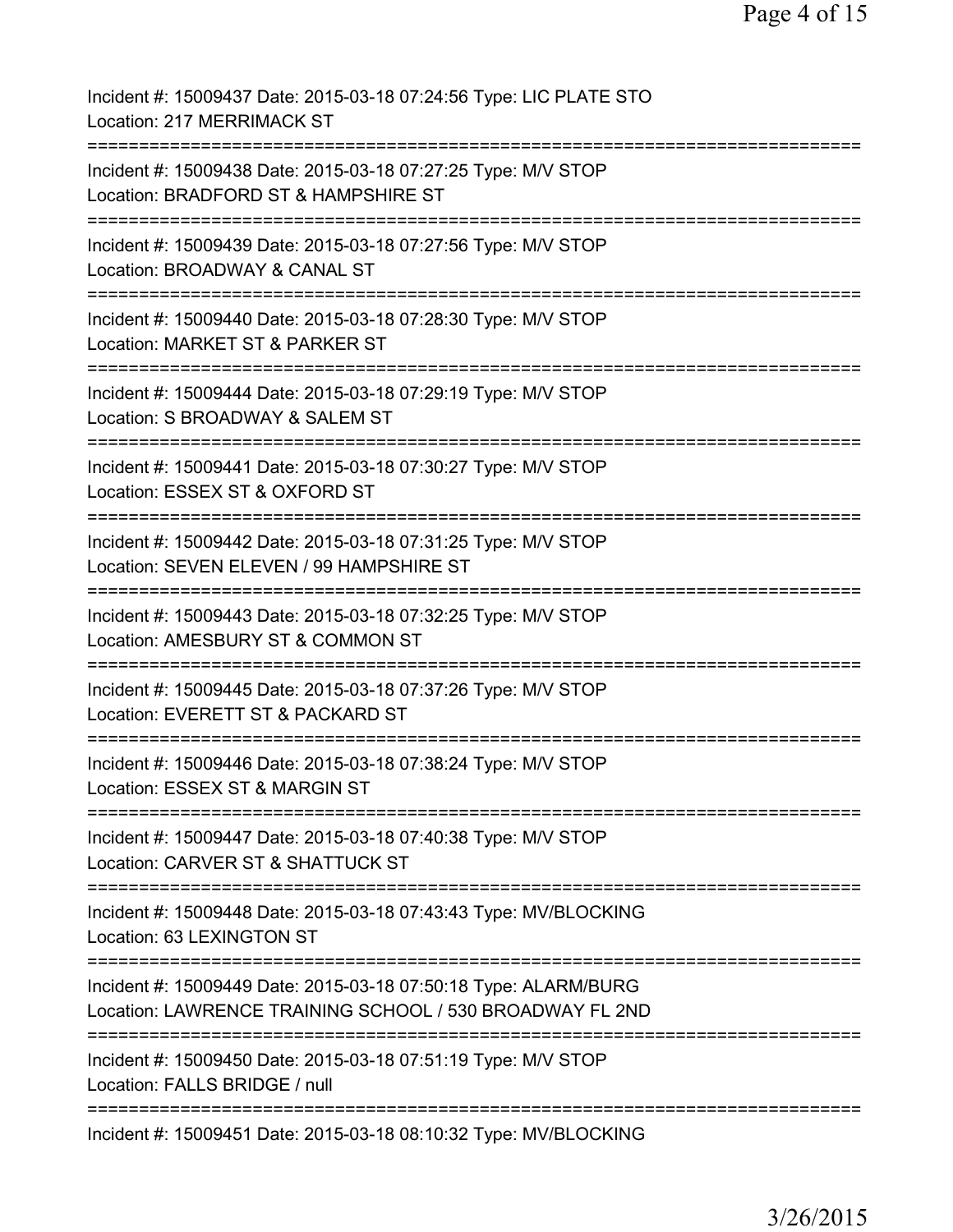Location: 60 CONGRESS ST =========================================================================== Incident #: 15009452 Date: 2015-03-18 08:13:27 Type: M/V STOP Location: BROADWAY & WHITMAN ST =========================================================================== Incident #: 15009453 Date: 2015-03-18 08:25:00 Type: M/V STOP Location: AMES ST & HAVERHILL ST =========================================================================== Incident #: 15009454 Date: 2015-03-18 08:28:30 Type: M/V STOP Location: BUSWELL ST & LEXINGTON ST =========================================================================== Incident #: 15009455 Date: 2015-03-18 08:33:02 Type: AUTO ACC/NO PI Location: ANDOVER ST & PARKER ST =========================================================================== Incident #: 15009456 Date: 2015-03-18 09:25:43 Type: TOW OF M/V Location: 62 W DALTON ST =========================================================================== Incident #: 15009457 Date: 2015-03-18 09:27:08 Type: MAL DAMAGE Location: 69 E PLEASANT ST =========================================================================== Incident #: 15009458 Date: 2015-03-18 09:30:59 Type: AUTO ACC/PI Location: S BROADWAY & SHATTUCK ST =========================================================================== Incident #: 15009459 Date: 2015-03-18 09:33:36 Type: 209A/SERVE Location: 15 STATE ST =========================================================================== Incident #: 15009460 Date: 2015-03-18 09:34:41 Type: THREATS Location: PARTHUM SCHOOL / 255 E HAVERHILL ST =========================================================================== Incident #: 15009461 Date: 2015-03-18 09:37:26 Type: SPECIAL CHECK Location: 205 BROADWAY =========================================================================== Incident #: 15009462 Date: 2015-03-18 09:43:59 Type: M/V STOP Location: 73 WINTHROP AV =========================================================================== Incident #: 15009463 Date: 2015-03-18 09:50:24 Type: LARCENY/PAST Location: ALL BRAND NEW ENGLAND / 250 CANAL ST =========================================================================== Incident #: 15009464 Date: 2015-03-18 09:52:27 Type: AUTO ACC/NO PI Location: 154 ESSEX ST =========================================================================== Incident #: 15009465 Date: 2015-03-18 09:55:31 Type: LOUD NOISE Location: 157 SALEM ST FL 2ND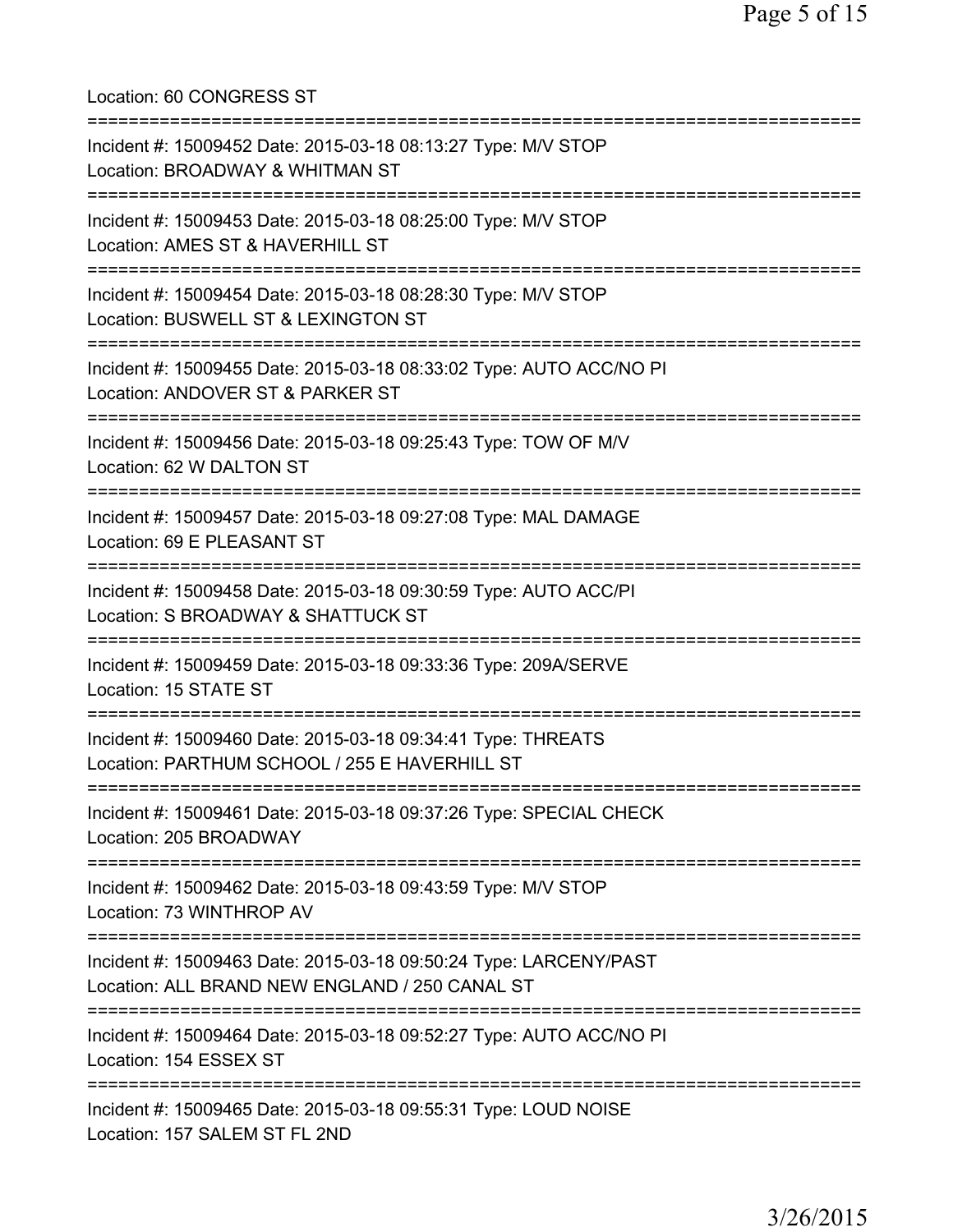| Incident #: 15009466 Date: 2015-03-18 09:56:51 Type: M/V STOP<br>Location: ALMA ST & MYRTLE ST                                                                                                 |
|------------------------------------------------------------------------------------------------------------------------------------------------------------------------------------------------|
| Incident #: 15009467 Date: 2015-03-18 09:57:26 Type: M/V STOP<br>Location: APPLETON ST & METHUEN ST                                                                                            |
| Incident #: 15009468 Date: 2015-03-18 10:20:57 Type: AUTO ACC/NO PI<br>Location: LEBANON ST & WHITE ST                                                                                         |
| Incident #: 15009469 Date: 2015-03-18 10:21:43 Type: M/V STOP<br>Location: BROOKFIELD ST & CHESTER ST                                                                                          |
| Incident #: 15009470 Date: 2015-03-18 10:29:02 Type: SUS PERS/MV<br>Location: 27 MORTON ST                                                                                                     |
| Incident #: 15009471 Date: 2015-03-18 10:33:31 Type: FIGHT<br>Location: 2 APPLETON ST                                                                                                          |
| Incident #: 15009472 Date: 2015-03-18 10:42:48 Type: THREATS<br>Location: 218 PROSPECT ST                                                                                                      |
| Incident #: 15009473 Date: 2015-03-18 10:47:29 Type: DISTURBANCE<br>Location: 32 CHELMSFORD ST FL 2<br>==========                                                                              |
| Incident #: 15009474 Date: 2015-03-18 10:55:48 Type: DISTURBANCE<br>Location: 383 HAVERHILL ST                                                                                                 |
| Incident #: 15009475 Date: 2015-03-18 10:58:25 Type: AUTO ACC/NO PI<br>Location: LAWRENCE ST & LEBANON ST                                                                                      |
| Incident #: 15009476 Date: 2015-03-18 11:12:47 Type: LOST PROPERTY<br>Location: 33 FRANKLIN ST                                                                                                 |
| Incident #: 15009477 Date: 2015-03-18 11:13:28 Type: INVESTIGATION<br>Location: MELROSE ST & WATER ST<br>=============================<br>==============================<br>------------------ |
| Incident #: 15009478 Date: 2015-03-18 11:24:16 Type: UNWANTEDGUEST<br>Location: CENTRAL ESPANOL / 50 COMMON ST                                                                                 |
| Incident #: 15009479 Date: 2015-03-18 11:26:02 Type: AUTO ACC/NO PI<br>Location: MERRIMACK ST & S BROADWAY                                                                                     |
|                                                                                                                                                                                                |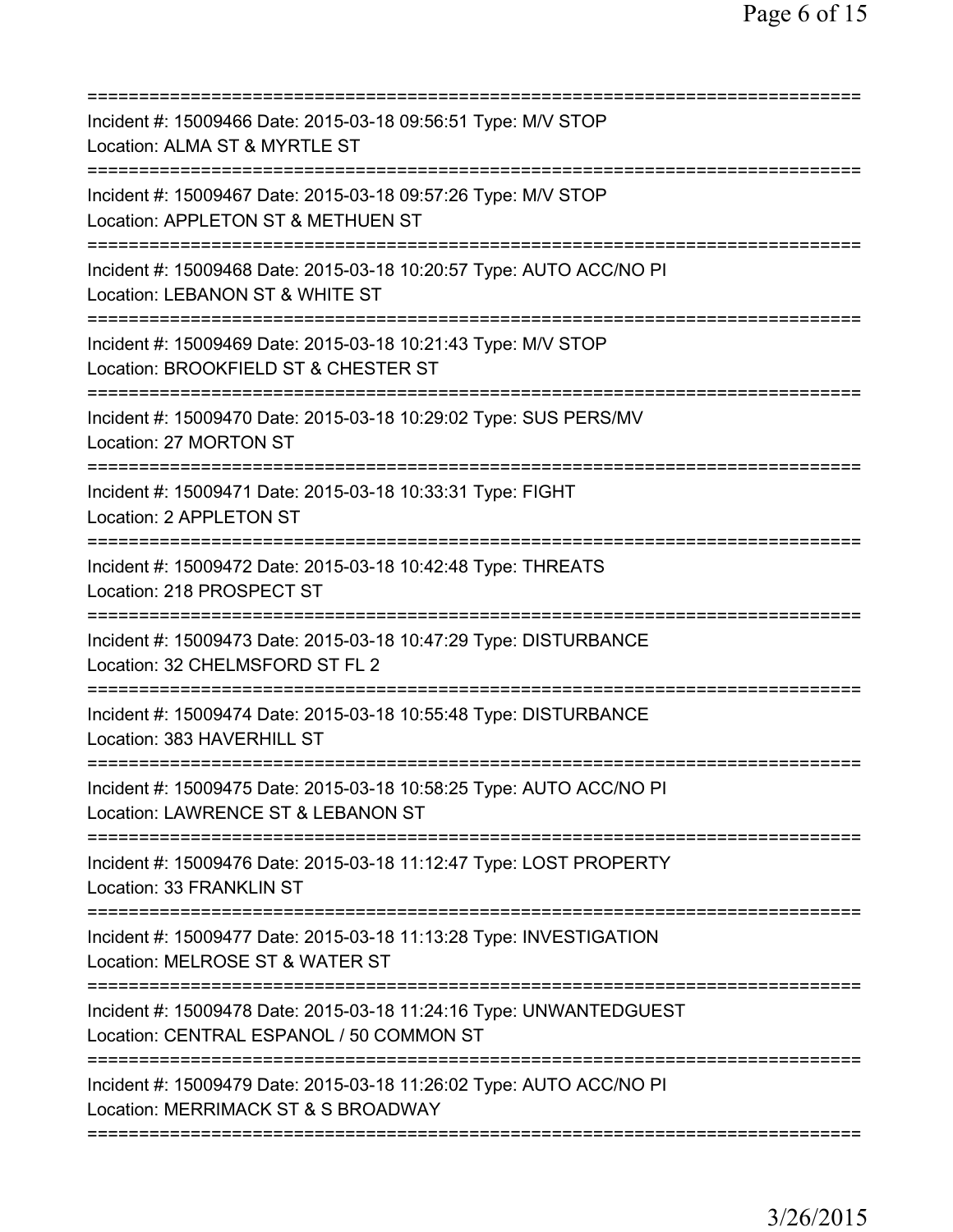| Incident #: 15009480 Date: 2015-03-18 11:37:09 Type: B&E/MV/PAST<br>Location: 100 ABBOTT ST                                |
|----------------------------------------------------------------------------------------------------------------------------|
| Incident #: 15009481 Date: 2015-03-18 11:58:21 Type: DRUG VIO<br>Location: 70 N PARISH RD                                  |
| Incident #: 15009482 Date: 2015-03-18 12:00:25 Type: INVESTIGATION<br>Location: 183 HAVERHILL ST                           |
| Incident #: 15009483 Date: 2015-03-18 12:02:37 Type: M/V STOP<br>Location: BROADWAY & HAVERHILL ST                         |
| Incident #: 15009484 Date: 2015-03-18 12:06:03 Type: M/V STOP<br>Location: LAWRENCE ST & METHUEN ST                        |
| Incident #: 15009485 Date: 2015-03-18 12:08:56 Type: THREATS<br>Location: 64 NEWBURY ST #1                                 |
| Incident #: 15009486 Date: 2015-03-18 12:20:19 Type: INVESTIGATION<br>Location: 375 HAVERHILL ST                           |
| Incident #: 15009487 Date: 2015-03-18 12:22:07 Type: RECOV/STOL/MV<br>Location: 140 WEST ST                                |
| Incident #: 15009488 Date: 2015-03-18 12:32:43 Type: INVEST CONT<br>Location: 353 LOWELL ST                                |
| Incident #: 15009489 Date: 2015-03-18 12:39:43 Type: M/V STOP<br>Location: BUTLER ST & MARGIN ST                           |
| Incident #: 15009490 Date: 2015-03-18 12:40:49 Type: STOL/MV/PAS<br>Location: 262 E HAVERHILL ST                           |
| Incident #: 15009491 Date: 2015-03-18 12:42:22 Type: GENERAL SERV<br>Location: 25 MARSTON ST                               |
| Incident #: 15009492 Date: 2015-03-18 12:55:00 Type: LIC PLATE STO<br>Location: 184 BAILEY ST                              |
| =============================<br>Incident #: 15009493 Date: 2015-03-18 13:02:17 Type: M/V STOP<br>Location: 11 LAWRENCE ST |
| Incident #: 15009494 Date: 2015-03-18 13:04:33 Type: TEST QED                                                              |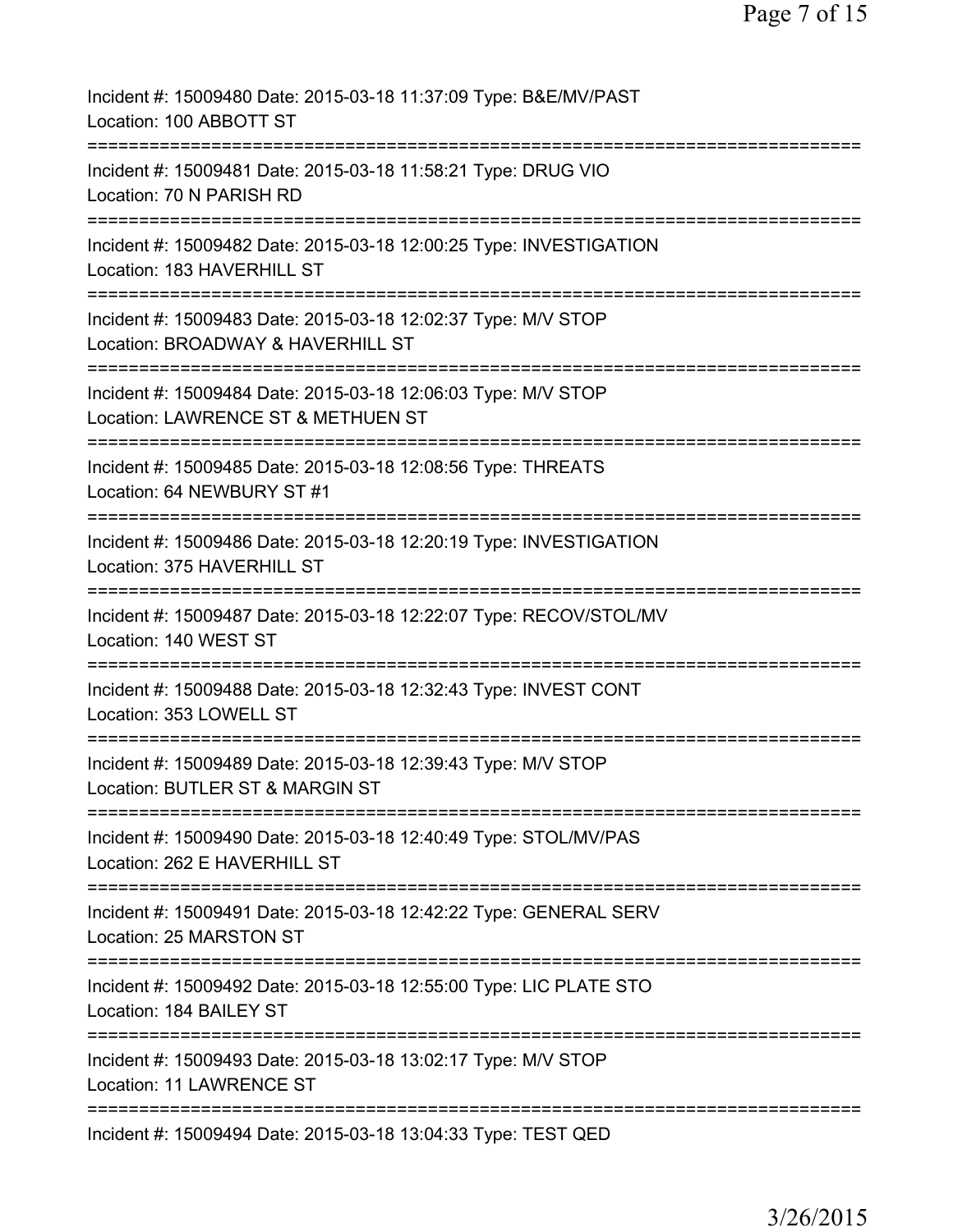Location: 39 BELLEVUE ST =========================================================================== Incident #: 15009495 Date: 2015-03-18 13:09:04 Type: ALARM/HOLD Location: SANTOS GROCERY / 232 HAMPSHIRE ST =========================================================================== Incident #: 15009496 Date: 2015-03-18 13:14:34 Type: SUS PERS/MV Location: 300 CANAL ST =========================================================================== Incident #: 15009497 Date: 2015-03-18 13:20:43 Type: ANIMAL COMPL Location: 145 BEACON ST =========================================================================== Incident #: 15009499 Date: 2015-03-18 13:22:01 Type: DISTURBANCE Location: 10 GROVE ST FL 3 =========================================================================== Incident #: 15009498 Date: 2015-03-18 13:22:08 Type: STOL/MV/PAS Location: 132 FARNHAM ST =========================================================================== Incident #: 15009501 Date: 2015-03-18 13:25:02 Type: LOCKOUT Location: 144 WATER ST =========================================================================== Incident #: 15009500 Date: 2015-03-18 13:25:41 Type: M/V STOP Location: HAWLEY ST & S BROADWAY =========================================================================== Incident #: 15009502 Date: 2015-03-18 13:29:38 Type: GENERAL SERV Location: 12 SPRINGFIELD ST =========================================================================== Incident #: 15009503 Date: 2015-03-18 13:37:25 Type: ALARM/BURG Location: 20 SCHOOL ST =========================================================================== Incident #: 15009504 Date: 2015-03-18 13:40:51 Type: DOMESTIC/PAST Location: 264 JACKSON ST =========================================================================== Incident #: 15009505 Date: 2015-03-18 13:47:49 Type: ASSSIT OTHER PD Location: S UNION ST & SOUTH ST =========================================================================== Incident #: 15009506 Date: 2015-03-18 13:55:35 Type: M/V STOP Location: 365 BROADWAY =========================================================================== Incident #: 15009507 Date: 2015-03-18 14:00:17 Type: M/V STOP Location: 257 BROADWAY =========================================================================== Incident #: 15009508 Date: 2015-03-18 14:04:42 Type: SUS PERS/MV Location: THORNTON ST & WILLIAM ST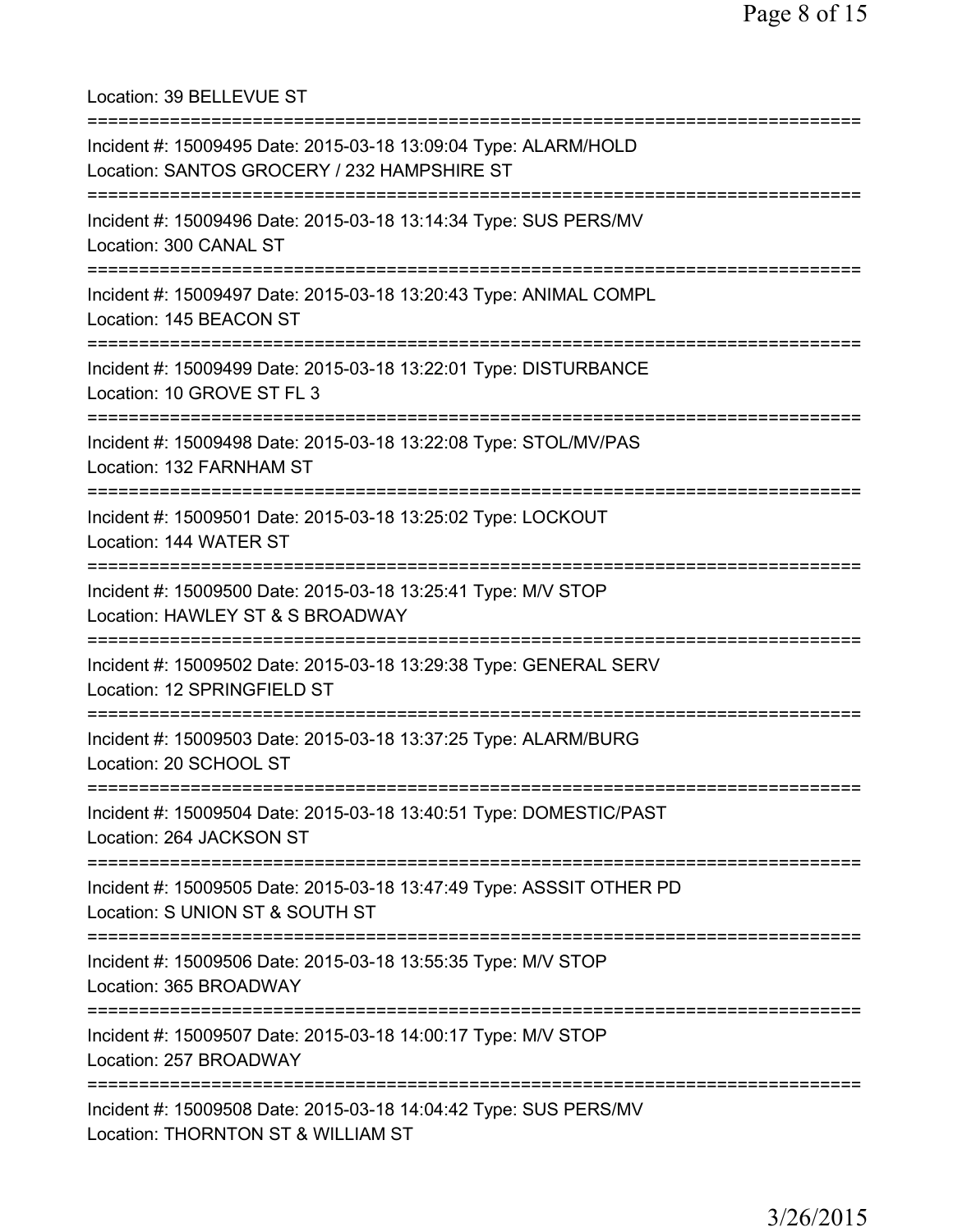| Incident #: 15009509 Date: 2015-03-18 14:07:05 Type: M/V STOP<br>Location: 2 MUSEUM SQ                         |
|----------------------------------------------------------------------------------------------------------------|
| Incident #: 15009510 Date: 2015-03-18 14:21:36 Type: M/V STOP<br>Location: ANDOVER ST & S BROADWAY             |
| Incident #: 15009511 Date: 2015-03-18 14:30:31 Type: INVESTIGATION<br>Location: 90 LOWELL ST                   |
| Incident #: 15009512 Date: 2015-03-18 15:04:16 Type: M/V STOP<br>Location: LEXINGTON ST & MYRTLE ST            |
| Incident #: 15009513 Date: 2015-03-18 15:35:38 Type: ALARM/HOLD<br>Location: 23 ABBOTT ST FL 1ST               |
| Incident #: 15009514 Date: 2015-03-18 15:35:39 Type: FIGHT<br>Location: BREEN SCHOOL / 114 OSGOOD ST           |
| Incident #: 15009515 Date: 2015-03-18 15:41:15 Type: M/V STOP<br>Location: 40 LAWRENCE ST                      |
| Incident #: 15009516 Date: 2015-03-18 15:42:16 Type: LOST PROPERTY<br>Location: 319 PARK ST<br>=============== |
| Incident #: 15009517 Date: 2015-03-18 15:44:35 Type: DISORDERLY<br>Location: ABBOTT ST & SHAWSHEEN RD          |
| Incident #: 15009518 Date: 2015-03-18 15:45:31 Type: B&E/PROG<br>Location: 35 RIDGEWOOD CIR                    |
| Incident #: 15009519 Date: 2015-03-18 15:52:56 Type: M/V STOP<br>Location: 268 BROADWAY                        |
| Incident #: 15009520 Date: 2015-03-18 15:53:27 Type: M/V STOP<br>Location: BROADWAY & LOWELL                   |
| Incident #: 15009521 Date: 2015-03-18 16:00:24 Type: MISSING PERS<br>Location: 1 CAULKINS CT                   |
| Incident #: 15009522 Date: 2015-03-18 16:02:31 Type: ASSSIT OTHER PD<br>Location: 16 CORNISH ST                |
|                                                                                                                |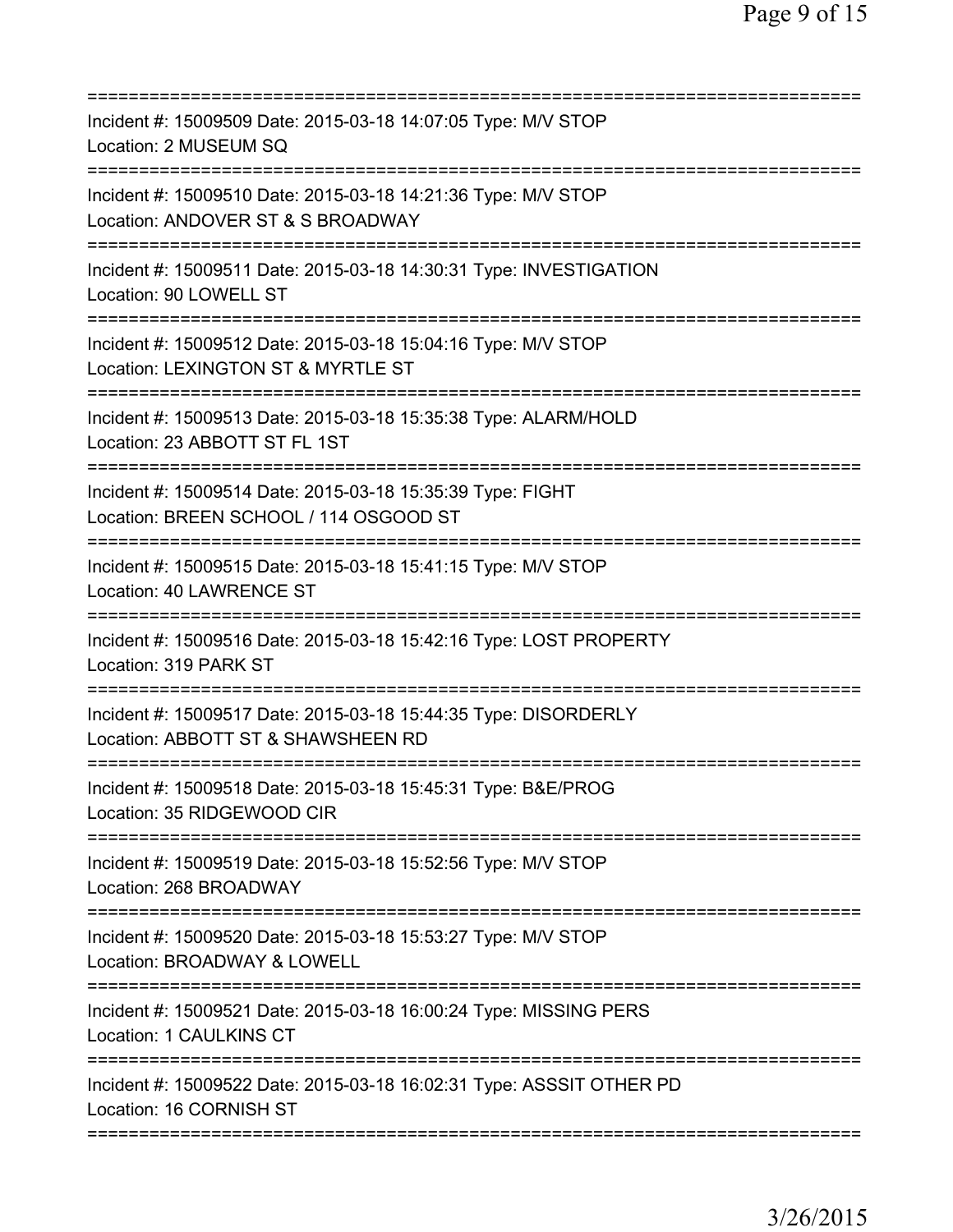| Incident #: 15009523 Date: 2015-03-18 16:10:09 Type: M/V STOP<br>Location: ANDOVER ST & COOLIDGE ST                                                        |
|------------------------------------------------------------------------------------------------------------------------------------------------------------|
| Incident #: 15009524 Date: 2015-03-18 16:13:04 Type: BUILDING CHK<br>Location: 339 WATER ST FL 1ST                                                         |
| Incident #: 15009525 Date: 2015-03-18 16:15:08 Type: CK WELL BEING<br>Location: CANAL ST & UNION ST                                                        |
| Incident #: 15009526 Date: 2015-03-18 16:16:57 Type: AUTO ACC/NO PI<br>Location: C1 BUFFET / 73 WINTHROP AV<br>======================<br>:================ |
| Incident #: 15009527 Date: 2015-03-18 16:25:43 Type: ALARM/BURG<br>Location: LNCC LAWRENCE / 112 E HAVERHILL ST                                            |
| Incident #: 15009528 Date: 2015-03-18 16:32:13 Type: DISTURBANCE<br>Location: 40 LAWRENCE ST<br>:===============================                           |
| Incident #: 15009529 Date: 2015-03-18 16:32:59 Type: MISSING PERS<br>Location: 41 CROSBY ST                                                                |
| Incident #: 15009530 Date: 2015-03-18 17:02:55 Type: SUS PERS/MV<br>Location: 181 WEST ST<br>=============================                                 |
| Incident #: 15009531 Date: 2015-03-18 17:17:49 Type: M/V STOP<br>Location: LAWRENCE ST & VALLEY ST                                                         |
| Incident #: 15009532 Date: 2015-03-18 17:19:26 Type: M/V STOP<br>Location: LAWRENCE ST & LOWELL ST                                                         |
| Incident #: 15009534 Date: 2015-03-18 17:37:11 Type: CK WELL BEING<br>Location: 63 FERRY ST                                                                |
| Incident #: 15009533 Date: 2015-03-18 17:39:00 Type: M/V STOP<br>Location: MERRIMACK ST & S BROADWAY                                                       |
| Incident #: 15009535 Date: 2015-03-18 17:41:55 Type: M/V STOP<br>Location: ARLINGTON ST & LAWRENCE ST                                                      |
| Incident #: 15009536 Date: 2015-03-18 17:42:19 Type: M/V STOP<br>Location: BROADWAY & LOWELL ST                                                            |
| ==========<br>Incident #: 15009537 Date: 2015-03-18 17:46:54 Type: INVEST CONT                                                                             |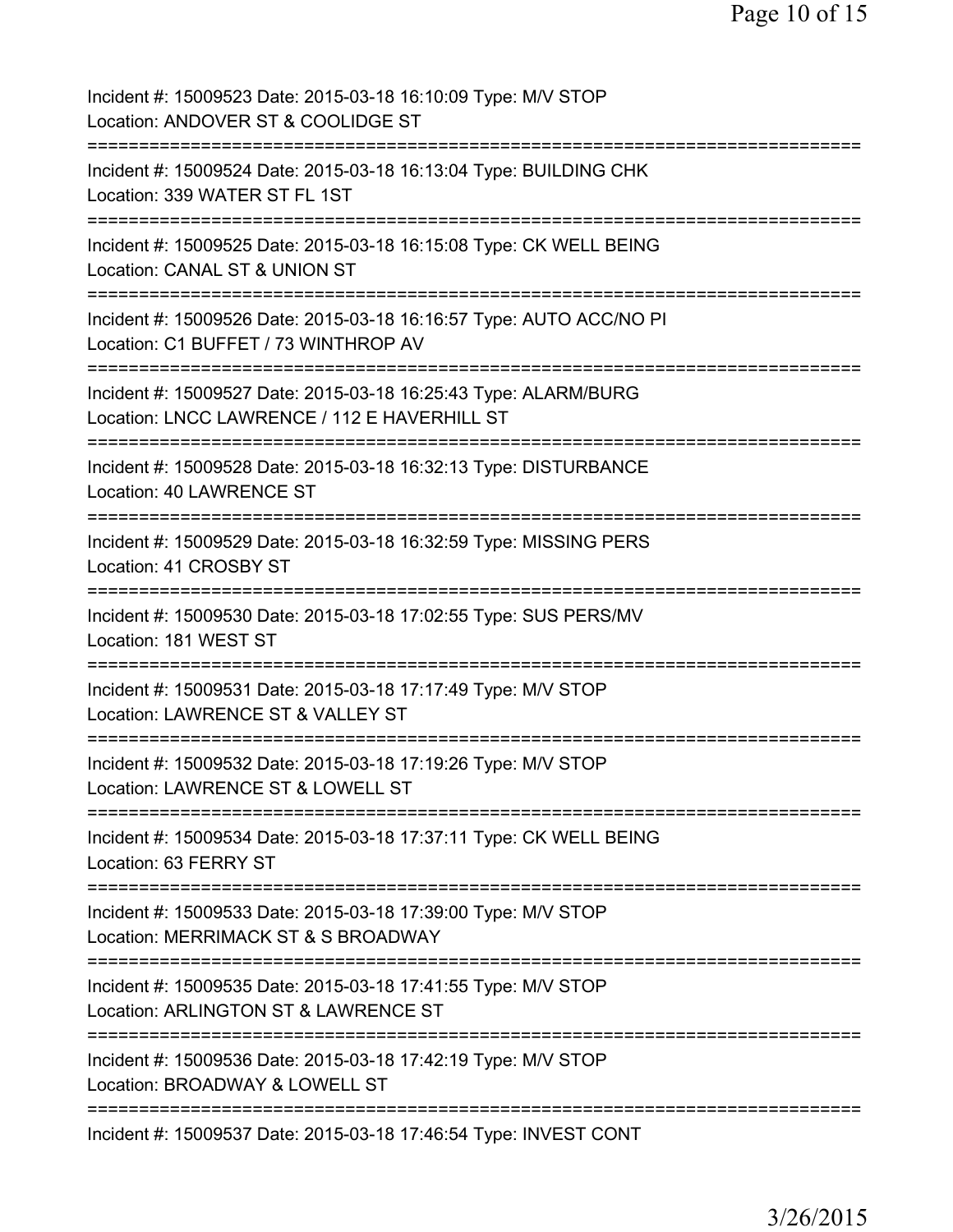Location: 1042 ESSEX ST =========================================================================== Incident #: 15009538 Date: 2015-03-18 17:48:29 Type: M/V STOP Location: MARKET ST & PARKER ST =========================================================================== Incident #: 15009539 Date: 2015-03-18 17:50:44 Type: TRESPASSING Location: 266 BROADWAY =========================================================================== Incident #: 15009540 Date: 2015-03-18 17:53:12 Type: M/V STOP Location: MERRIMACK ST & S BROADWAY =========================================================================== Incident #: 15009542 Date: 2015-03-18 18:06:02 Type: DOMESTIC/PROG Location: 206 PHILLIPS ST =========================================================================== Incident #: 15009541 Date: 2015-03-18 18:06:32 Type: M/V STOP Location: 700 ESSEX ST =========================================================================== Incident #: 15009543 Date: 2015-03-18 18:06:57 Type: M/V STOP Location: 255 ESSEX ST =========================================================================== Incident #: 15009544 Date: 2015-03-18 18:07:31 Type: M/V STOP Location: ALLSTON ST & HIGH ST =========================================================================== Incident #: 15009545 Date: 2015-03-18 18:13:24 Type: RECOV/STOL/MV Location: 103 SARATOGA ST =========================================================================== Incident #: 15009546 Date: 2015-03-18 18:14:30 Type: CK WELL BEING Location: ABBOTT ST & PARKER =========================================================================== Incident #: 15009547 Date: 2015-03-18 18:23:41 Type: B&E/PAST Location: 300 CANAL ST =========================================================================== Incident #: 15009548 Date: 2015-03-18 18:39:33 Type: M/V STOP Location: BERKELEY ST & SWAN ST =========================================================================== Incident #: 15009549 Date: 2015-03-18 18:44:59 Type: M/V STOP Location: 425 MARKET ST =========================================================================== Incident #: 15009550 Date: 2015-03-18 18:46:55 Type: M/V STOP Location: BROADWAY & LOWELL ST =========================================================================== Incident #: 15009551 Date: 2015-03-18 18:48:03 Type: M/V STOP Location: BROADWAY & LOWELL ST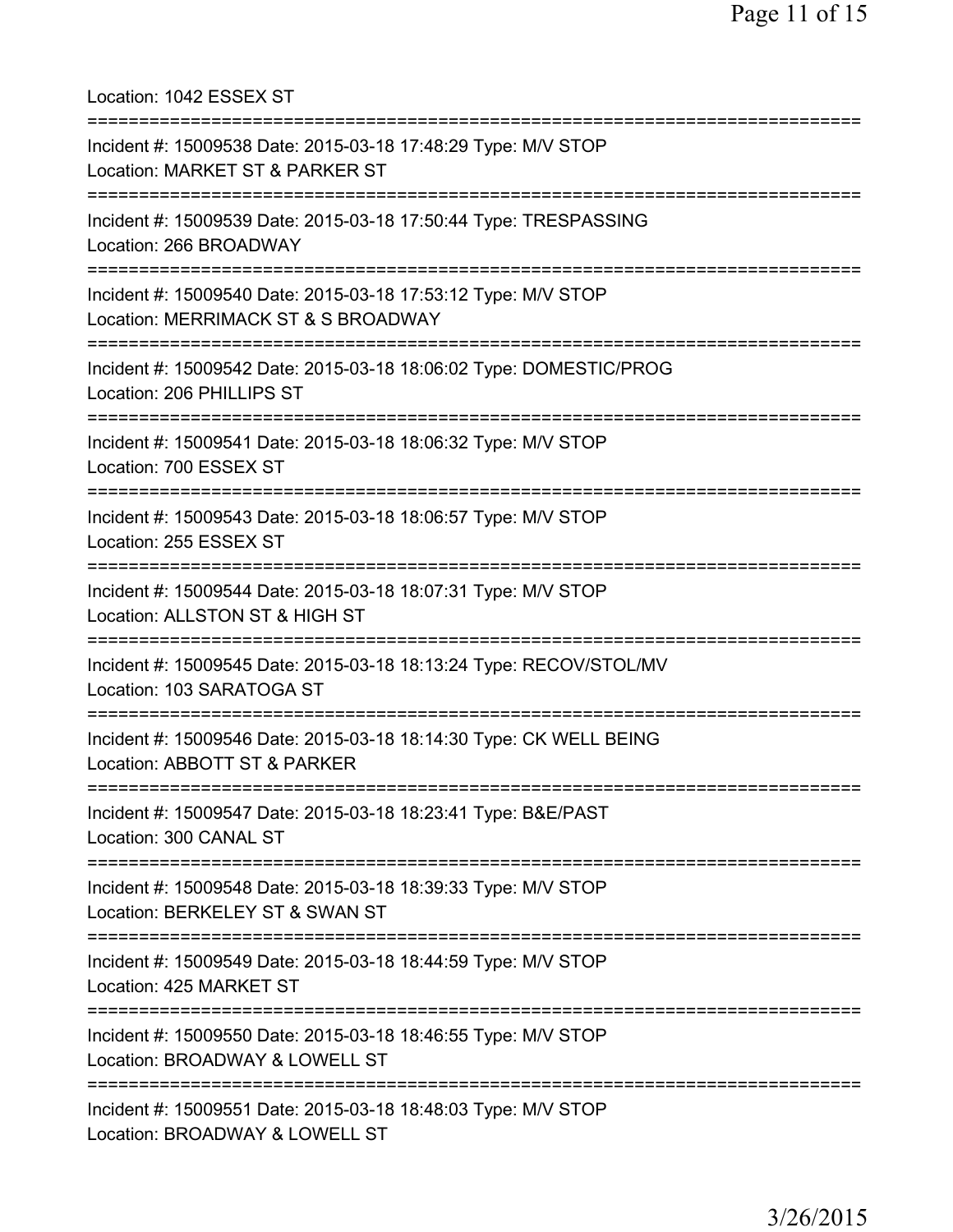| Incident #: 15009552 Date: 2015-03-18 18:48:53 Type: M/V STOP<br>Location: BROADWAY & LOWELL ST                                  |
|----------------------------------------------------------------------------------------------------------------------------------|
| Incident #: 15009553 Date: 2015-03-18 18:50:48 Type: M/V STOP<br>Location: BROADWAY & LOWELL ST                                  |
| Incident #: 15009554 Date: 2015-03-18 18:51:31 Type: M/V STOP<br>Location: BROADWAY & LOWELL ST<br>==================            |
| Incident #: 15009555 Date: 2015-03-18 18:52:19 Type: M/V STOP<br>Location: BROADWAY & LOWELL ST                                  |
| Incident #: 15009556 Date: 2015-03-18 18:53:02 Type: M/V STOP<br>Location: BROADWAY & LOWELL ST                                  |
| Incident #: 15009557 Date: 2015-03-18 18:53:38 Type: M/V STOP<br>Location: BROADWAY & LOWELL ST<br>==========================    |
| Incident #: 15009558 Date: 2015-03-18 18:54:23 Type: M/V STOP<br>Location: BOXFORD ST & S UNION ST<br>========================== |
| Incident #: 15009559 Date: 2015-03-18 18:54:55 Type: M/V STOP<br>Location: MARKET ST & SALEM ST                                  |
| Incident #: 15009560 Date: 2015-03-18 18:55:07 Type: ANIMAL COMPL<br>Location: 12 RIDGEWOOD CIR                                  |
| Incident #: 15009561 Date: 2015-03-18 18:56:01 Type: M/V STOP<br>Location: 372 HAMPSHIRE ST                                      |
| Incident #: 15009562 Date: 2015-03-18 19:00:14 Type: M/V STOP<br>Location: S BROADWAY & S UNION ST EXT                           |
| Incident #: 15009563 Date: 2015-03-18 19:02:02 Type: M/V STOP<br>Location: 144 FERRY ST<br>==========================            |
| Incident #: 15009564 Date: 2015-03-18 19:04:38 Type: M/V STOP<br>Location: 114 PLAZA                                             |
| Incident #: 15009565 Date: 2015-03-18 19:05:20 Type: M/V STOP<br>Location: HAVERHILL ST & NEWBURY ST                             |
|                                                                                                                                  |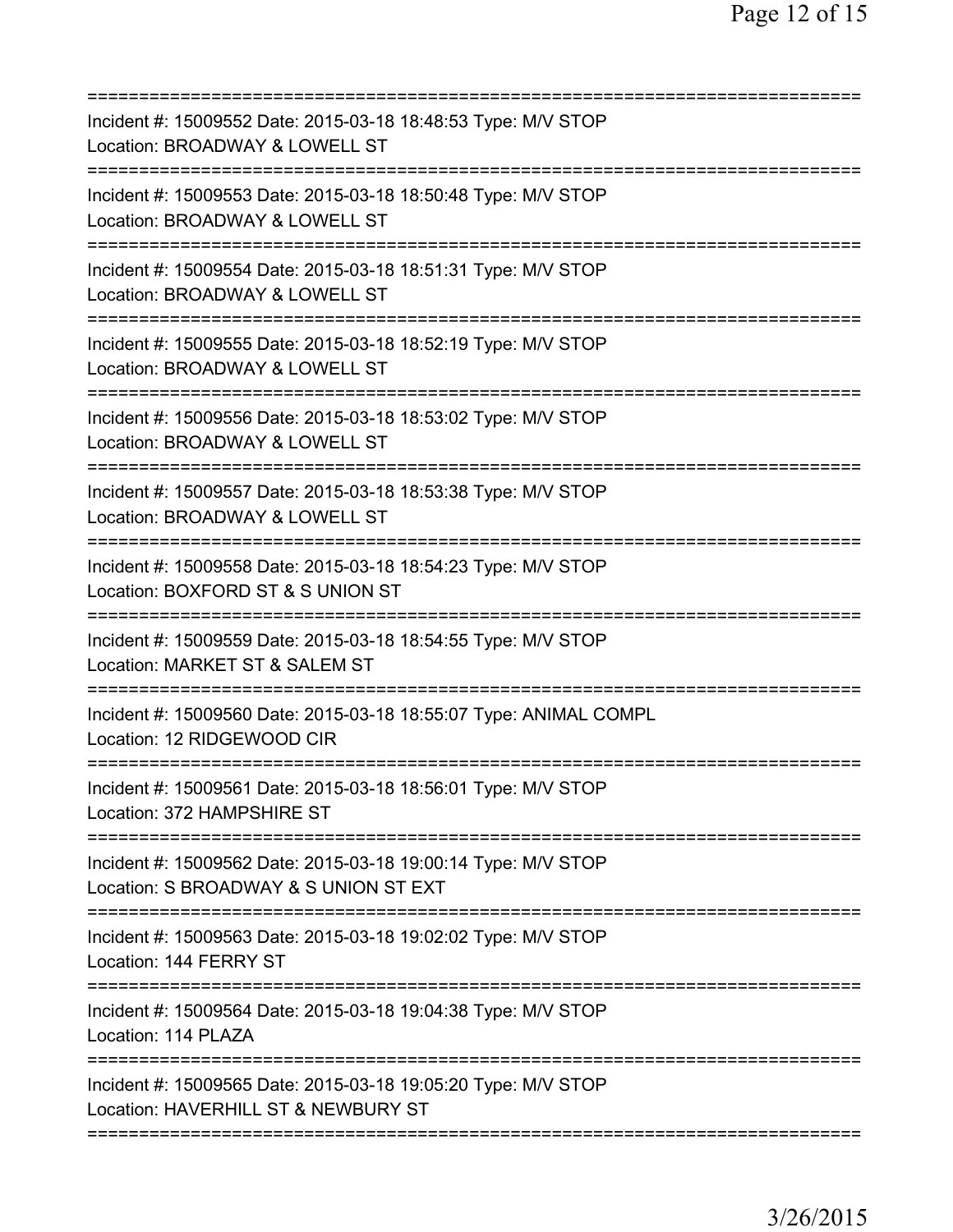Incident #: 15009566 Date: 2015-03-18 19:17:08 Type: AUTO ACC/NO PI Location: EXCHANGE ST & PARK ST =========================================================================== Incident #: 15009567 Date: 2015-03-18 19:17:24 Type: KEEP PEACE Location: 38 YOUNG AV =========================================================================== Incident #: 15009568 Date: 2015-03-18 19:24:37 Type: MEDIC SUPPORT Location: 108 RIVERPOINTE WY #4202 =========================================================================== Incident #: 15009569 Date: 2015-03-18 19:29:20 Type: M/V STOP Location: AMESBURY ST & LOWELL ST =========================================================================== Incident #: 15009570 Date: 2015-03-18 19:31:26 Type: KEEP PEACE Location: 184 ARLINGTON ST =========================================================================== Incident #: 15009571 Date: 2015-03-18 19:51:44 Type: GUN CALL Location: 778 ESSEX ST =========================================================================== Incident #: 15009572 Date: 2015-03-18 20:18:34 Type: M/V STOP Location: FRONT ST & S BROADWAY =========================================================================== Incident #: 15009573 Date: 2015-03-18 20:21:30 Type: M/V STOP Location: ESSEX ST & LAWRENCE ST =========================================================================== Incident #: 15009574 Date: 2015-03-18 20:22:39 Type: M/V STOP Location: BROADWAY & ESSEX ST =========================================================================== Incident #: 15009575 Date: 2015-03-18 20:23:51 Type: M/V STOP Location: 425 MARKET ST =========================================================================== Incident #: 15009576 Date: 2015-03-18 20:25:35 Type: SUICIDE ATTEMPT Location: 19 HANCOCK ST =========================================================================== Incident #: 15009577 Date: 2015-03-18 20:28:35 Type: 911 HANG UP Location: ZIPPLES RESIDENCE / 26 KINGSTON ST =========================================================================== Incident #: 15009578 Date: 2015-03-18 20:33:14 Type: CK WELL BEING Location: BANK OF AMERICA / 67 WINTHROP AV =========================================================================== Incident #: 15009579 Date: 2015-03-18 20:39:36 Type: LOUD NOISE Location: 68 CONGRESS ST =========================================================================== Incident #: 15009580 Date: 2015-03-18 20:59:58 Type: M/V STOP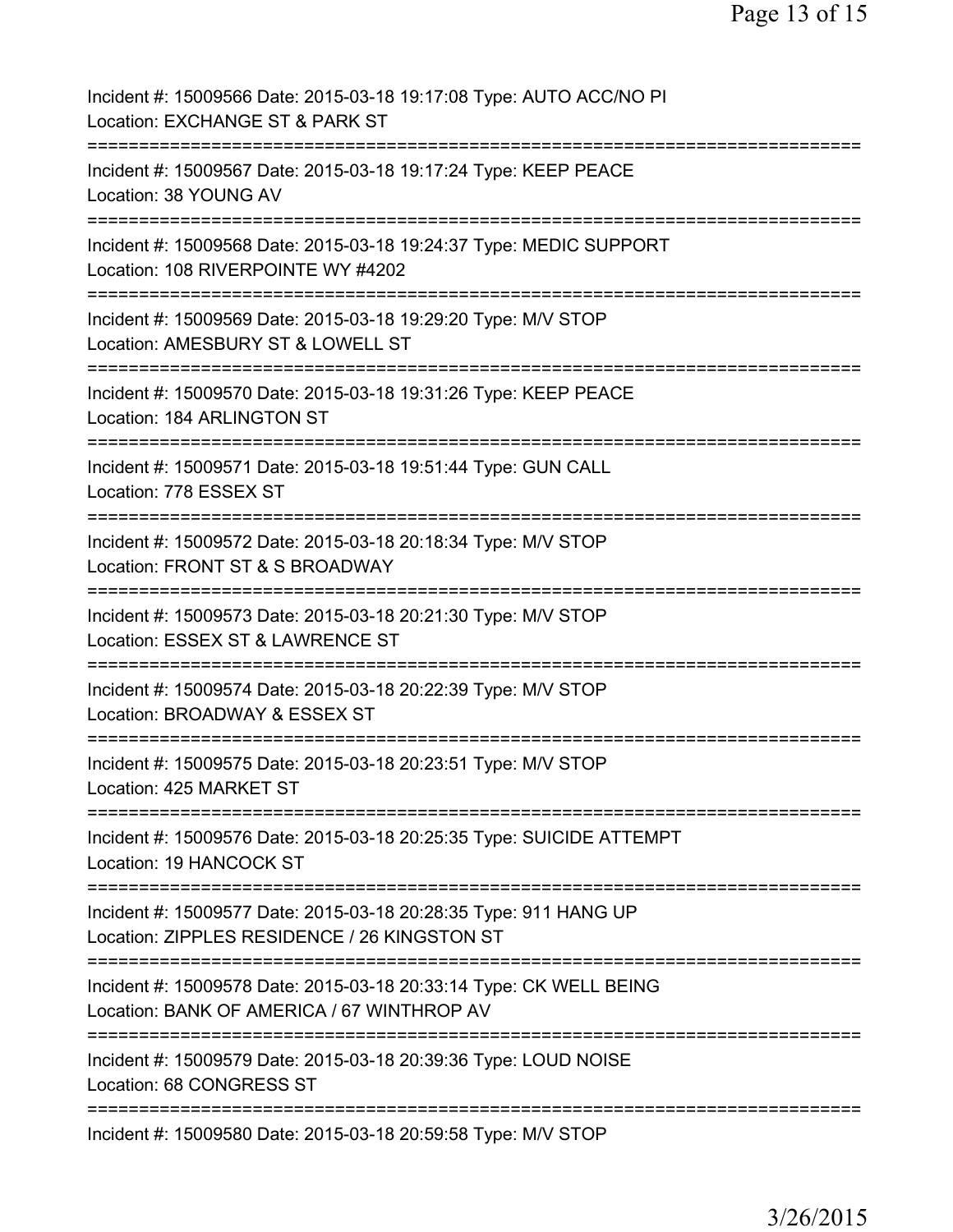Location: 112 EXETER ST =========================================================================== Incident #: 15009581 Date: 2015-03-18 21:00:32 Type: INVESTIGATION Location: 214 ANDOVER ST FL 1ST =========================================================================== Incident #: 15009582 Date: 2015-03-18 21:20:33 Type: PURSUIT Location: EXETER ST & WINTHROP AV =========================================================================== Incident #: 15009583 Date: 2015-03-18 21:22:12 Type: SUS PERS/MV Location: 80 PROSPECT ST =========================================================================== Incident #: 15009584 Date: 2015-03-18 21:45:21 Type: ALARM/BURG Location: 136 WATER ST =========================================================================== Incident #: 15009585 Date: 2015-03-18 21:49:38 Type: COURT DOC SERVE Location: 42 NORRIS ST =========================================================================== Incident #: 15009586 Date: 2015-03-18 21:53:47 Type: M/V STOP Location: FALLS BRIDGE =========================================================================== Incident #: 15009587 Date: 2015-03-18 21:57:08 Type: COURT DOC SERVE Location: 70 E HAVERHILL ST =========================================================================== Incident #: 15009588 Date: 2015-03-18 22:05:48 Type: M/V STOP Location: AVON ST & JACKSON ST =========================================================================== Incident #: 15009589 Date: 2015-03-18 22:08:48 Type: M/V STOP Location: MARLBORO ST & S UNION ST =========================================================================== Incident #: 15009590 Date: 2015-03-18 22:14:50 Type: UNWANTEDGUEST Location: 22 UNION ST =========================================================================== Incident #: 15009591 Date: 2015-03-18 22:48:11 Type: NOISE ORD Location: 273 S UNION ST =========================================================================== Incident #: 15009592 Date: 2015-03-18 23:03:12 Type: M/V STOP Location: 350 MERRIMACK ST =========================================================================== Incident #: 15009593 Date: 2015-03-18 23:06:34 Type: M/V STOP Location: HAMPSHIRE ST & LOWELL ST =========================================================================== Incident #: 15009594 Date: 2015-03-18 23:09:55 Type: MV/BLOCKING Location: 429 ANDOVER ST